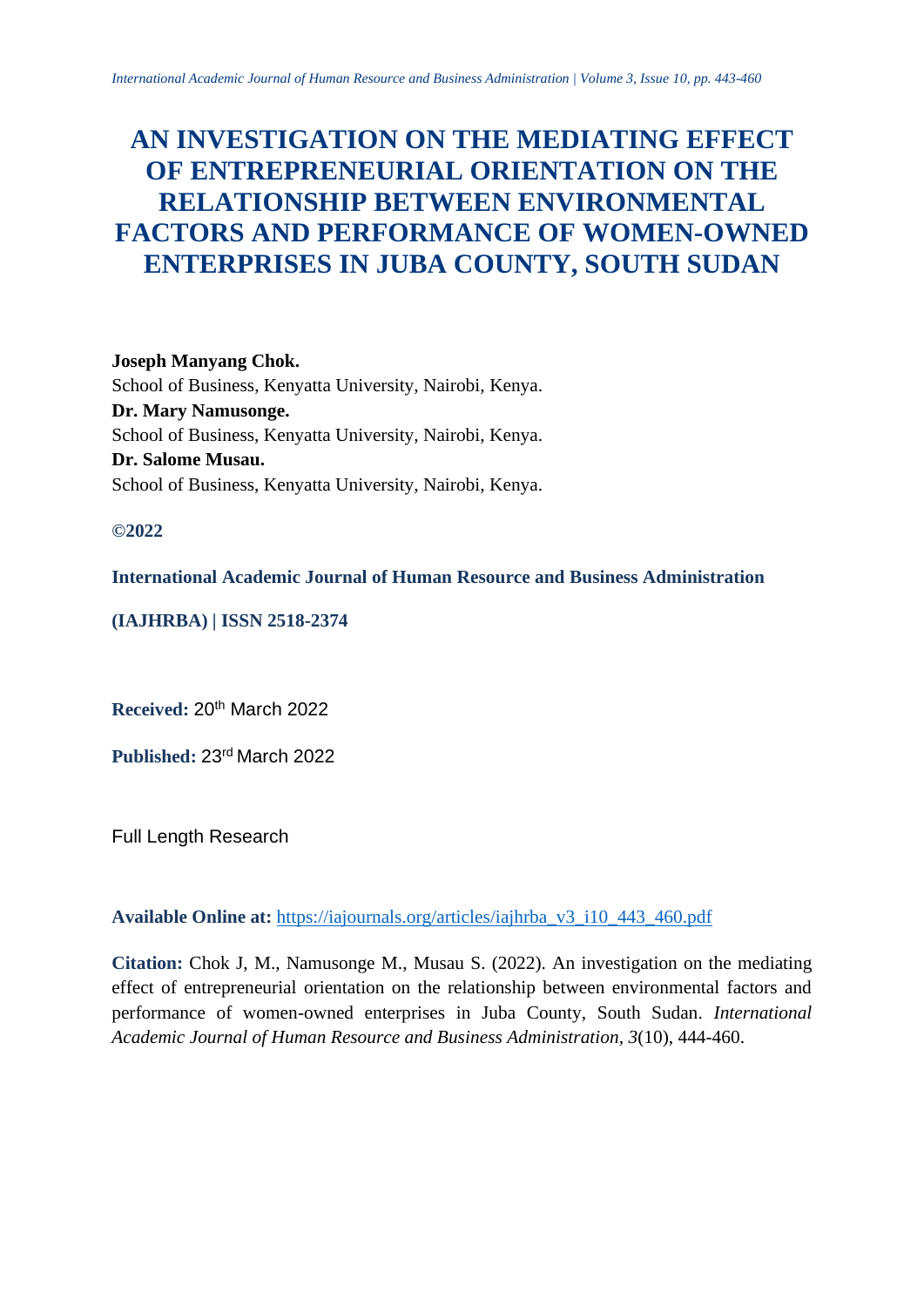# **ABSTRACT**

Entrepreneurship literature asserted that the alignment of contextual and other individual and organisational factors enhances positive performance related outcomes of enterprises. This assertion needed to be empirically validated in South Sudan context where research studies on women entrepreneurship are limited and anecdotal. Against this backdrop, this study investigated the mediating effect entrepreneurial orientation has on the relationship between environmental factors and performance of women owned enterprises in Juba County, South Sudan. This study was anchored on Cultural Theory of Entrepreneurship. The study utilized descriptive and explanatory research designs. A target population of 107 womenowned enterprises registered under Chamber of Commerce and the Ministry of Trade and Industry in Juba County, South Sudan participated in the study. Census approach was adopted and the owners of the registered enterprises were the study respondents. Primary data were collected using a close-ended questionnaire. Data collected were quantitatively analysed using multiple regression with the aid of Statistical Package for Social Science. Multiple regression method was used to test the hypotheses at significant level of 95 percent. From the results of the analysis, entrepreneurial orientation was found to have a positive significant mediating effect on the relationship between environmental factors and performance of enterprises owned by women in Juba County, South Sudan. It was concluded the entrepreneurial orientation is a relevant and unique tool for analysing firm performance. This is because entrepreneurship orientation works had in hand with other factors to create value in a firm. The study recommended that conducive policies that will enhance entrepreneurial orientation outcomes leading to the performance of women-owned enterprises should be initiated by Governments at different levels in South Sudan.

**KeyWords:** Environmental factors, entrepreneurial orientation, performance, women owned enterprises, Juba County, South Sudan.

# **INTRODUCTION**

Contextual factors, as argued in literature may not only have a direct influence on firm performance, but may stimulate firm strategic behaviour which, in turn, enhances performance related outcomes. Scholars therefore argued from this point that entrepreneurial orientation may influence the outcome of environmental context of performance (Gudmundsson & Lechner, 2013).

Entrepreneurial orientation is a multidimensional construct that is conceptualised as an entrepreneur's or firm's entrepreneurial behavioural tendencies of innovativeness, risk-taking,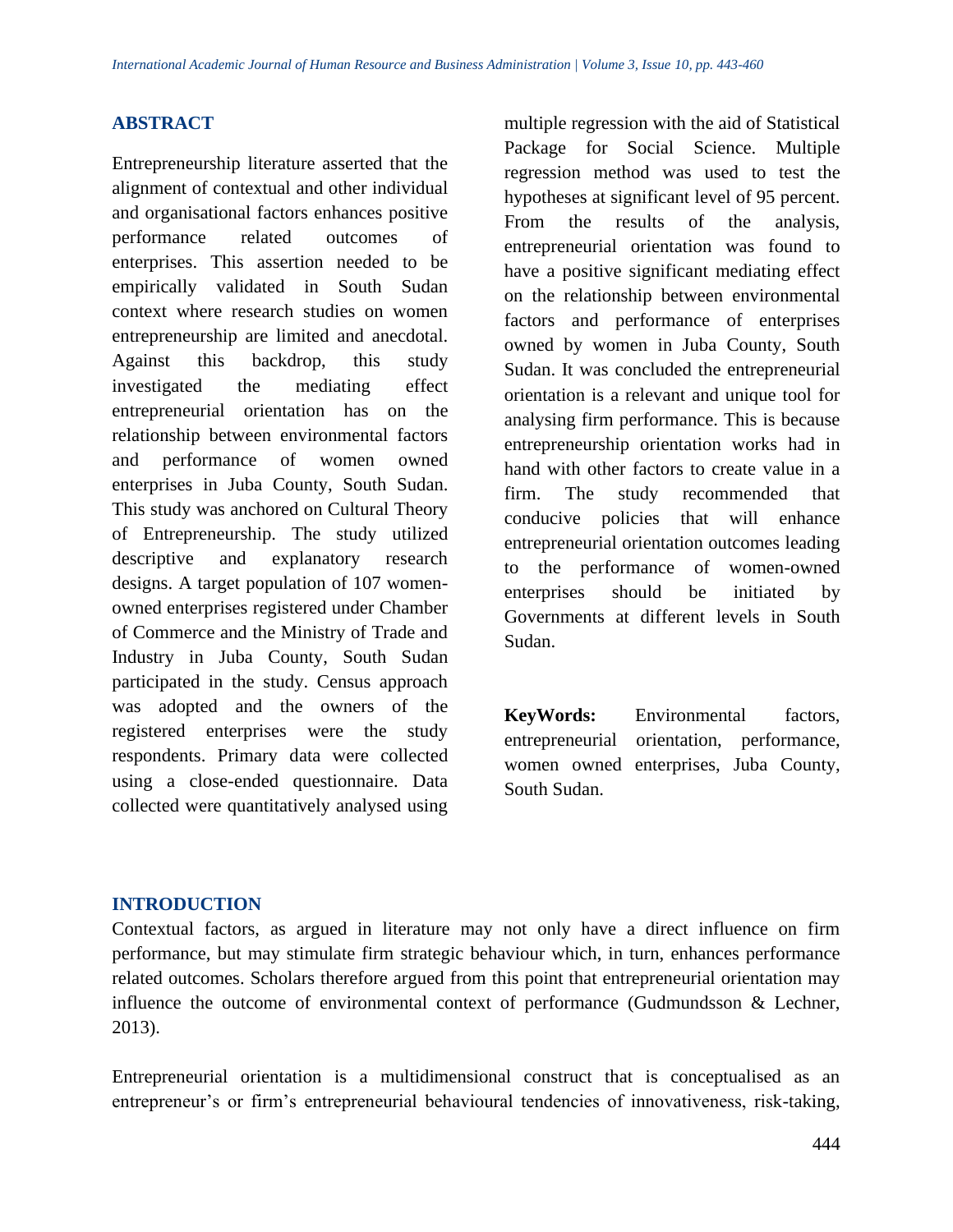proactiveness, competitive aggressiveness, and autonomy.These behaviours are considered essential in facilitating entrepreneurial opportunities (Mwaura, Gathenya, &Kihoro, 2015). Marques, *et al*. (2012) argued that entrepreneurial orientation serves as a vector of motivation to create new ventures, pursue opportunities and innovations, and enables the deployment of resources so as to maximise benefits from such opportunities and innovations. Innovativeness attribute describes entrepreneurial behaviour that supports and encourages new ideas, and as well as experimentation and creativity. Risk taking orientation describes the attribute of an entrepreneur's, despite uncertainties surrounding success, and willingness to pursue opportunities. Proactiveness orientation measures entrepreneurial behaviour to exploit a new opportunity in an environment and also to anticipate future events. Autonomy measures entrepreneurial orientation in terms of independence in decision making and ability to organise and deploy resources to pursue opportunities, and competitive aggressiveness defines entrepreneurial orientation in term of ability and zeal to compete and outperform rivals in the business environment (Mwaura*, et al*., 2015; Gudmundsson, & Lechner, 2013).Entrepreneurial orientation evidently serves as an antecedent of performance related outcomes (Mamun&Fazal, 2018; Keh, Nguuyen, & Ng, 2007).

A handful of studies have indicated that the relationship that entrepreneurial orientation has with performance is positive one (Mwaura, *et al*., 2015), however it been argued that entrepreneurial orientation and performance relationship can also be mediated or moderated by array of variables (Gudmundsson, & Lechner, 2013).As remarked by Rosenbusch, *et al*., 2013), performance and environment relationship may not be directly associated but made possible via the mechanism of firm-specific strategic behaviour such as entrepreneurial orientation.

In an attempt to unravel the effect entrepreneurial orientation has on the relationship between environmental context performance, Stanslaus, Shayo, Kapaya, and Jaensson (2017) argued that moderating factors such as cultural orientation, economic factor, political-legal factor, organisational structure may influence the applicability of entrepreneurial orientation, and hence performance. In the meta-analytic study of Rosenbusch, Rauch, and Bausch (2013), entrepreneurial orientation moderated the linkage between task environment and performance. Entrepreneur orientation is found to be directly associated with performance and functioned as outcome of environmental context; however, its mediating role in environmental context and performance relationship has been found to be statistically insignificant (Anggadwita, Luturlean, Ramadani, &Ratten, 2017).

Entrepreneurial activities are viewed as young in South Sudan perhaps as a result of devastations occasioned from protracted civil war (Arok, 2019). Women participation in entrepreneurial activities is characterised with discrimination of all kinds. As remarked by Brown (2014), women constitute 50 per cent of the total population of South Sudan and their participation in leadership roles and entrepreneurial activities is meagre. The lack of confidence and self-esteem,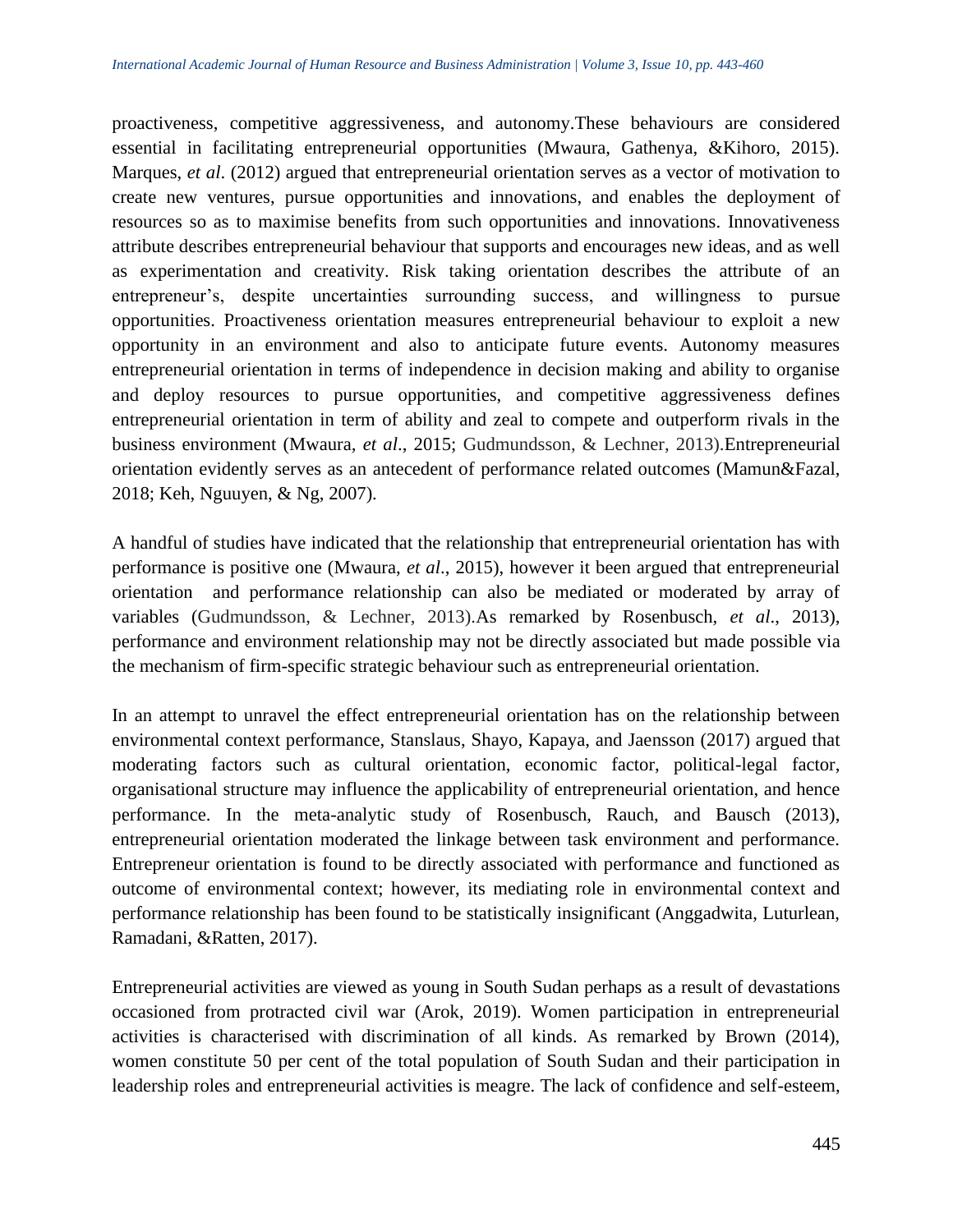low-level of education, cultural norms, unwritten laws, and reproductive roles of women discriminate against women's participation and capacity in entrepreneurial activities and leadership role.

The post-war constitution in South Sudan contained a clause that allows for greater participation of women at all levels but the institutional apparatus lacked the capacity, resources, and skill to advance women's developmental issues (Brown, 2014). In addition, civil society groups and community organisations championing the participation of women's participation in leadership role and other activities have their structures and establishment dominated by male or managed by men (Brown, 2014). Research efforts on the participation of women in entrepreneurial activities and the impact of environmental context on development of small and medium scale enterprises (SMEs) has attracted limited attention from scholars in South Sudan context. Though women's capacity and ability in building bridges in terms of peace and crisis resolution in South Sudan has been acknowledged in literature (Poni, 2017), the performance of ventures created by women needs empirical assessment.

In entrepreneurship related literature, it has been asserted that the environmental context where a business operates may have both positive and negative significant effect on entrepreneurial activities (Gomezelj&Kušce, 2013). In respect to this assertion, evidence abounds in literature about inconsistency of effect of environmental context on entrepreneurship. Welsh and Kaciak (2018) registered evidence of significant effect of socio-cultural variables such as family supports on entrepreneurship performance. The study of Maziku, *et al*. (2014) found negative significant effect socio-cultural variables such as societal norms and values on women entrepreneurial activities. In a similar vein, Alhnity, *et al*. (2016) found that political-legal environment impacted significantly on performance of entrepreneurial activities. In addition, Adeoye and Elegunde (2012) affirmed the significant effect of economic environmental context on entrepreneurship performance. However, evidence from empirical studies has also shown insignificant effect of environmental context on performance of entrepreneurial activities across contexts (Hassan, *et al*., 2016; Machuki&Aosa, 2011). The evidence of insignificant effect of environmental context on entrepreneurship performance supports the submission of Zhou (2009) that despite deficient formal institutions, many less developed economies still experienced high level of genuine entrepreneurial activities. The inconsistencies of findings of environmental context-entrepreneurship success linkage remained a gap that demands additional empirical examination.

Furthermore, in sub-Sahara Africa, studies on various factors influencing performance of enterprises owned by women have largely remained anecdotal and methodologically deficient. Ewoh (2013) conducted an exploratory study and observed that environmental factors ranging from social-structural problems, religion, culture, education, experience, and technology constituted factors that may affect the performance of businesses owned and developed by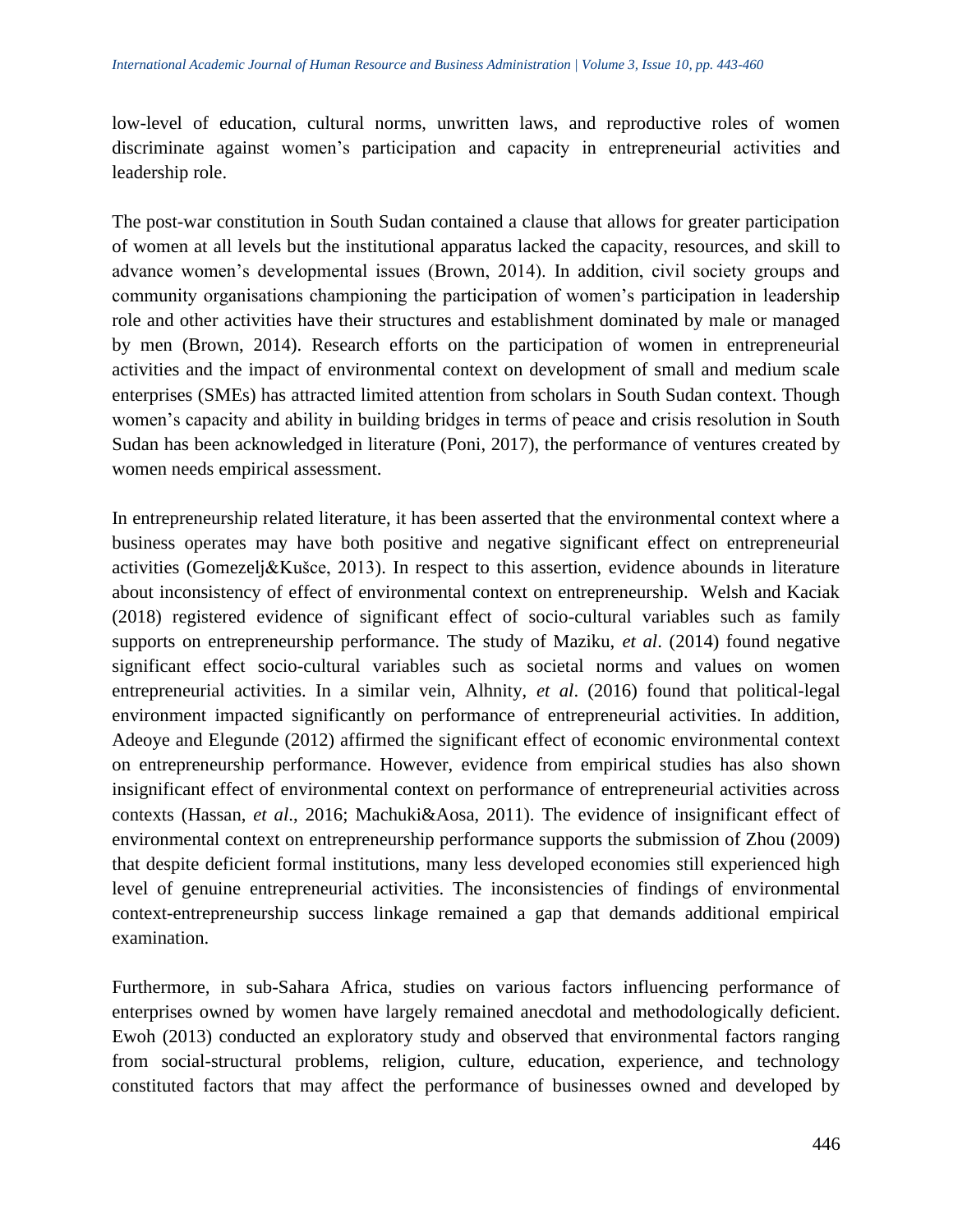women in five Africa countries-Nigeria, South Africa, Botswana, and Ethiopia. In Kenya, Nwobobia (2012) observed that lack of finances, discrimination, problems with city council, lack of education, and lack of access to justice remain environmental factors affecting the performance of businesses owned and developed by women. As investigated by Igwe, *et al*. (2018), access to infrastructure, size of a firm, education and labour force, and business climate variables are found as factors influencing performance of businesses created and developed by women in Nigeria, Senegal, Kenya, Sudan, and Tanzania. These aforementioned studies were fraught with methodological lacunas ranging from designs to analytical tools. Therefore, a methodology gap has been created that needs empirical investigation.

Macro environment impacts on entrepreneurs equally but other studies have shown that the propensity of environmental impact is more on businesswomen than the businessmen (Steveson & St-Onge, 2005). This propensity of environmental impact is yet to be ascertained as far women in venture creation is concerned in South Sudanese context. This also becomes a gap that needs empirical justification. In addition, environmental context may not only have direct impact on performance related outcomes but do so by influencing strategic behaviour at both individual and organisational level (Gudmundsson & Lechner, 2013).However, studies have remained scant in exploring entrepreneurial orientation to elucidate linkage between environmental context and performance of women owned enterprises. This became a gap that this study soughtto address by investigating the pathway of environmental context and entrepreneurship performance relationship via entrepreneurial orientation.

## **LITERATURE REVIEW**

## **Theoretical Literature Review**

This study was founded on Cultural Theory. Cultural Theory has its origin from the classic work of Max Weber (1930) which dated back to the oldest accounts of differences among the group in business enterprises. Cultural theory, as it applies to entrepreneurship research, holds that the requirement for venturing into successful entrepreneurship is hinged on cultural differences among group business performance emanate from group differences in cultural values and norms (Smith-Hunter & Boyd, 2004). In addition, the theory also holds that the need for higher achievement and the pursuit of economic independence constitutes the primary drive for the pursuit of self-employment in small business.

Cultural theory aids the understanding that certain cultural features such as acceptance of risk, economical living, dedication to hard work, solidarity and loyalty, and among others can facilitate and encourage entrepreneurship behaviour and support self-employment (Volery, 2007). In entrepreneurial research scholars have employed theoretical lens of cultural theory to underpin studies and support hypotheses formulation. According to Volery (2007), a theoretical framework on ethnic entrepreneurship was anchored on cultural theory. The study on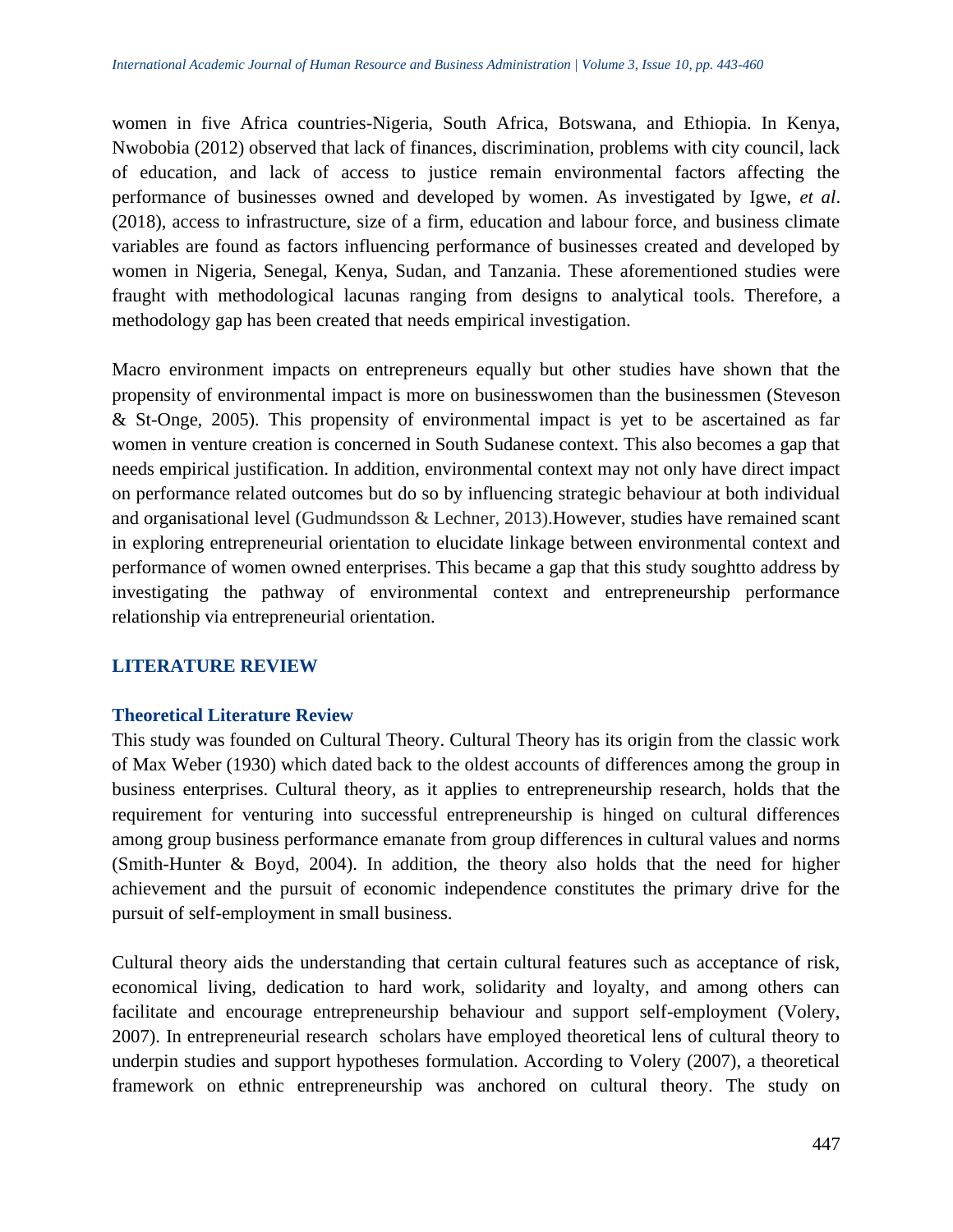comparison of white and minority business owners was theoretically supported on the tenet of cultural theory (Smith-Hunter & Boyd, 2004).

In entrepreneurship research, studies have asserted that the element of social systems and culture can impact both positively and negatively on entrepreneurial emergence, behaviour and performance (Akhter&Sumi, 2014), and therefore this assertion is in tandem with the tenet of cultural theory. Cultural theory is seen as important in this present study because its theoretical lens was used to underpin the influence that environmental contextual factors has on the development of entrepreneurial orientation as a strategic behaviour leading to performance of entrepreneurial activities.

## **Empirical Literature Review**

In a sub-Sahara Africa context, entrepreneurial orientation has been fronted in studies as a construct to explain how entrepreneurial performance outcomes can be generated (Mwaura, *et al*., 2015; Stanslaus, *et al*., 2017). The statistics in respect to living standard in South Sudan indicates that 50.6 per cent of people are living below or less that one US Dollar in a day. The Government of South Sudan has formulated policies focussing on stimulating new businesses so as to reduce unemployment and eradicate poverty across levels (Government of South Sudan, 2018; Lugga&Zewotir, 2012). Despite the policy to enhance better performance for small and medium-sized enterprises, women who are recognised as having entrepreneurial potentials and also an important resource for economic growth and development have been largely excluded from participating in entrepreneurial activities (Brown, 2014). While very few studies have been fronted to investigate the determinants of business success or failure in South Sudan context, studies relating to environmental context on performance of ventures created by women have attracted anecdotal attention from scholars in South Sudanese context.

Stanslaus, *et al*. (2017) explored the assessment of the moderating factors that have effects on entrepreneurial orientation and performance in Tanzania. The study was completely exploratory and the term entrepreneurial orientation was conceptualised and the various moderating factors such as socio-cultural, political, legal and economic orientations were explored. The study confirmed the link among the moderating factors and the effect on performance of SMEs. This study is characterised with a number of limitations: firstly, it is not clear whether the identified environmental variables served as moderating or mediating constructs in the conceptual model. This study reported significant effect of moderation and the statistical evidence in relation to that in the study. The study, having reported significant effect claimed that future research was needed to test the empirical model. This present study found the various inconsistencies in the Stanslaus,'s *et al*., (2017) study as gaps to be filled by carrying empirical inquiry that is quatitative in nature to determine mediating effect of entrepreneurship orientation.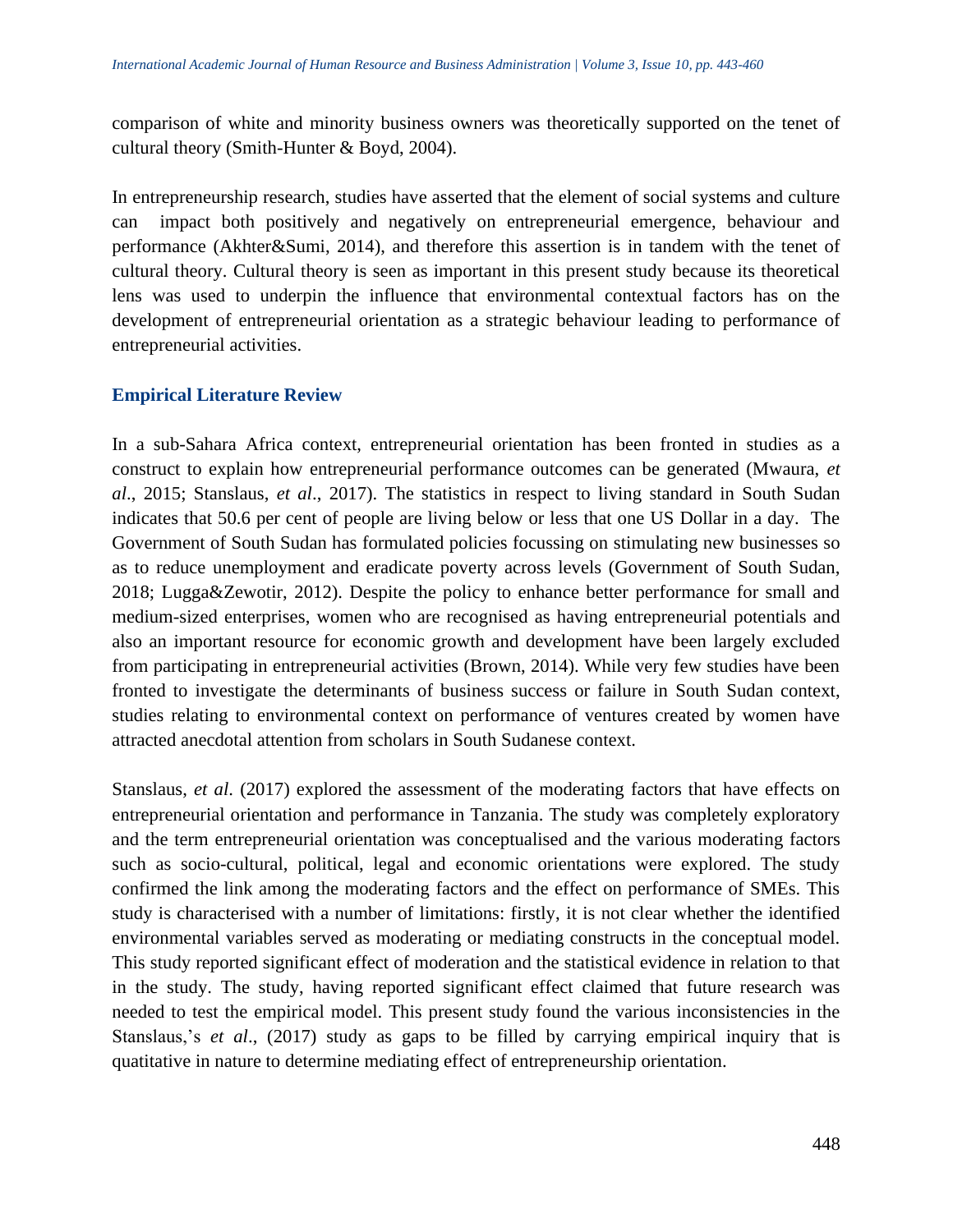Rosenbusch, Rauch, and Bausch (2013) carried out meta-analytic study on the mediating role that entrepreneurial orientation exerted on the link between task environment and firm performance. The meta-analysis was performed on research studies conducted for the past 30 years on task environment-performance relationship and entrepreneurial orientation. The findings from the analysis established entrepreneurial orientation as a mediating factor in the link between task environment and firm performance. The findings of the study indicated that entrepreneurial orientation can indirectly explain task environment-performance relationship; however, evidence of significant effect in a meta-analytic study, as argued in the literature, does need empirical investigation for validation and generalisation of findings. This present study sought to carry out empirical inquiry on environmental context-entrepreneurial performance relationship with entrepreneurial orientation as a mediating mechanism.

Ali, Abdullah, and Gorondutse (2017) explored the literature and investigate whether entrepreneurial orientation, market orientation, total quality, and organisational culture are linked to performance of SMEs. Relied on extensive review of literature, the study concluded and developed a conceptual framework to explain the webs of relationship that may exist entrepreneurial orientation-performance of SMEs linkage. The proposed relationships in the conceptual framework of the study are mere propositions that need to be supported via empirical investigation. The present conducted empirical investigation register the effect that entrepreneurial orientation exerted in the explanation of the re environmental contextentrepreneurship performance linkage in South Sudan context.

In Hoque's (2018) study, entrepreneurial orientation and performance of SMEs in Bangladesh with organisational culture as the mediating construct was examined. The data were analysed using SEM-AMOS and results showed that entrepreneurial orientation significantly related to SMEs performance and organisational culture significantly mediated the relationship. The study findings showed that entrepreneurial orientation served as an antecedent of SMEs performance but what determines entrepreneurial orientation as a strategic behaviour needs to be empirically investigated. This present study poised to empirically investigate both and antecedent and an outcome of entrepreneurial orientation.

#### **RESEARCH METHODOLOGY**

The designs used in this study were descriptive and explanatory in nature. The target population of the study comprised the women owners of registered SMEs in Juba County South Sudan. According to the ministry of Trade and Industry and Juba Chamber of Commerce, there were one hundred and seven (107) dully registered SMEs owned by women in Juba County, South Sudan as of 2018 (Juba Chamber of Commerce, 2018). Primary data were obtained via the use of self-designed questionnaire. The questionnaire was structured in a way that was easy and acceptable by the participants. A questionnaire as a method of data collection is adjudged easier to be administered and crop of scholars has employed it in literature as a data collection instrument (Saunders, *et al*, 2009).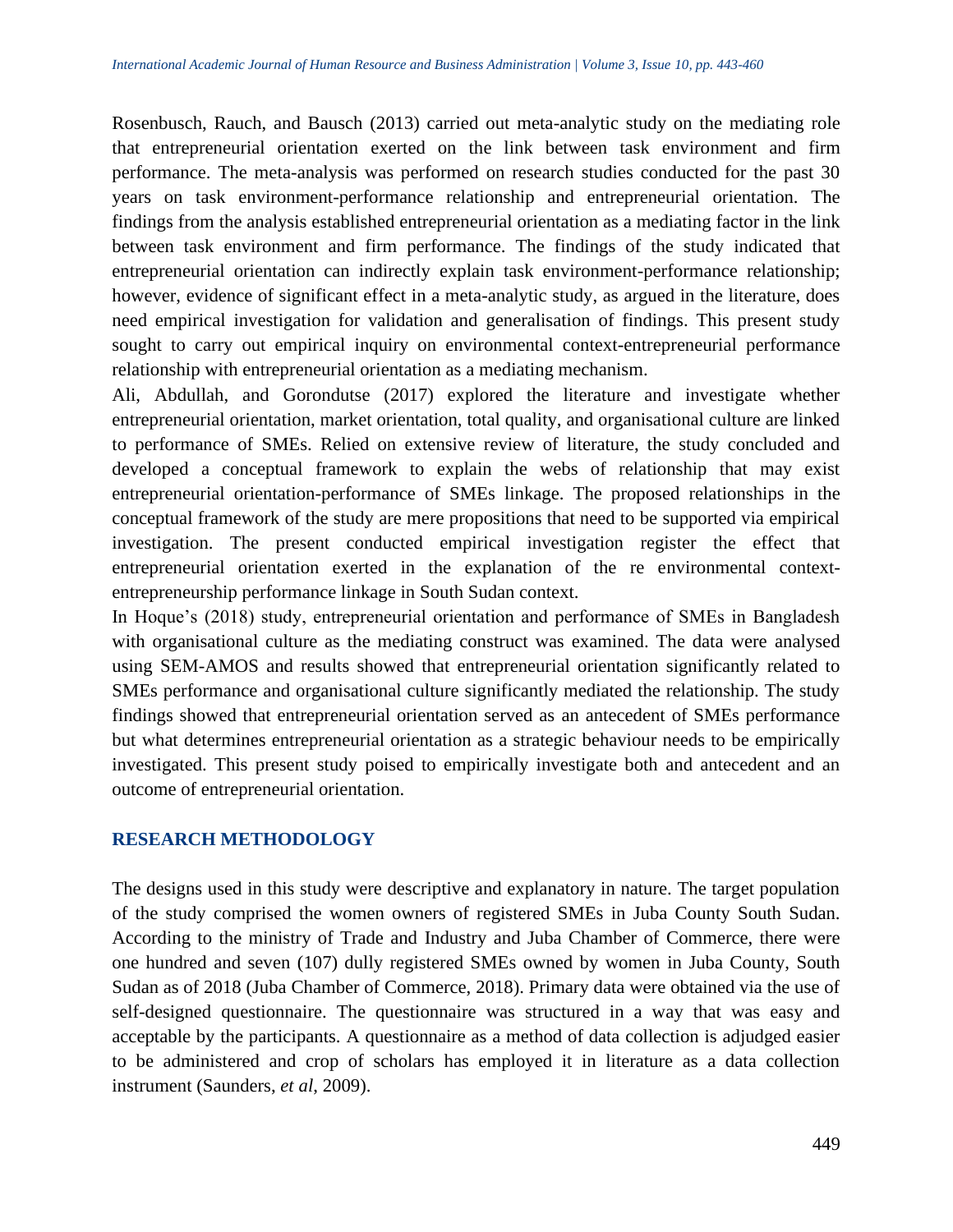This study made use of analytical tool of Statistical Package for Social science (SPSS) to manage the data that were collected. Descriptive analysis was done using parameters such as mean and standard deviation for explanation and presentation of results. The relationship between the constructs of this study was determined by subjecting the data to multiple regression analysis. Through the regression analysis, the hypotheses of significant effects formulated in this study were tested and inferences were obtained for appropriate generalisation. Prior to the analysis via multiple regression statistics, the fit between the data collected and the multiple regression statistics were ascertained via diagnostic analysis.

This study sought to establish the mediating effect of entrepreneurial and therefore the empirical model for determining this hypothesis was obtained following three-variable regression model suggested by MacKinnon, *et al.* (2002). The models are expressed as follows:

EP = β<sup>0</sup> + β1EF + Ԑi .................................... (i) EP= β<sup>0</sup> + β2EF + β3OF + Ԑi……………… (ii) EO = β0 + β4EF + Ԑi …………………… (iii) Where:  $EP =$  Entrepreneurship performance  $EF = Environmental context$ EO = Entrepreneurial orientation  $\beta_0$  = Intercept terms β1-β4 = regression coefficients

## **RESEARCH FINDINGS AND DISCUSSIONS**

## **Descriptive Statistics**

Entrepreneurial orientation was investigated as a moderating variable in this study, and participants were requested to respond to questions addressing the composite construct of Entrepreneurial Orientation. Entrepreneurial orientation was investigated in this study as mediating variable to explain the linkage between environmental factors and performance of women-owned enterprises in South Sudan.

**Table 1 Analysis of Responses on Entrepreneurial Orientation**

| <b>Entrepreneurial orientation: Items</b>                                                   | <b>Mean</b> | <b>Standard</b>  |
|---------------------------------------------------------------------------------------------|-------------|------------------|
|                                                                                             |             | <b>Deviation</b> |
| My risk taking ability enhances my entrepreneurial potentials                               | 1.6047      | .94904           |
| I always take advantage of identifying business opportunity and<br>ideas in the environment | 1.8372      | 1.06119          |
| I make unilateral decisions that often encourage and promote my<br>business ideas           | 1.8140      | 1.19323          |
| I always have the urge to bring new idea on the table and create new<br>things              | 1.5581      | .92805           |
| engage in healthy competition within the market<br>I like to<br>environment                 | 1.5349      | .90356           |
| <b>Average Score</b>                                                                        | 1.6698      | 1.0070           |

**Source: Survey Data (2021)**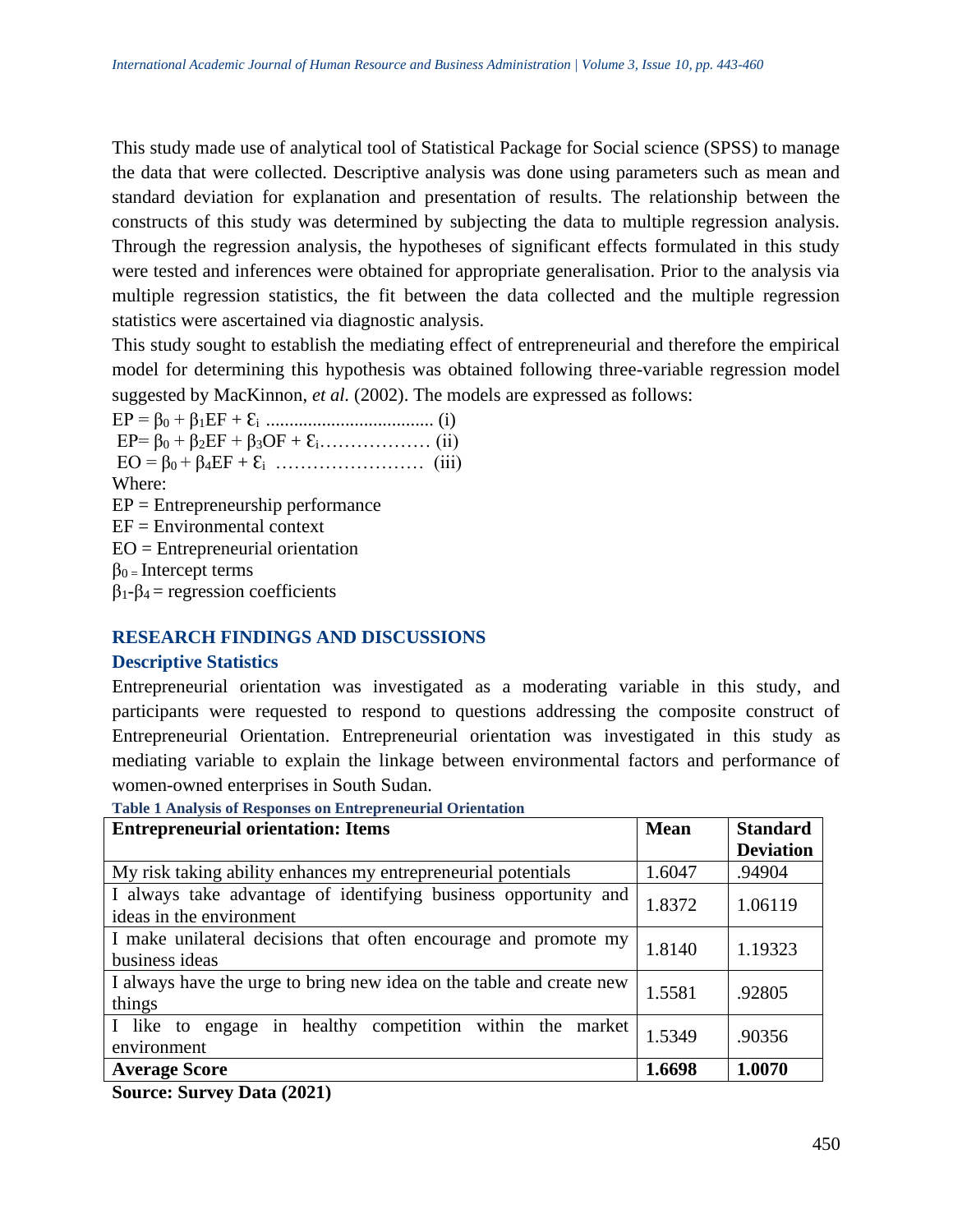As indicated in Table 1 the scores of the overall mean and standard deviation were 1.6698 and standard deviation and 1.007 respectively. The aggregate mean score was approximated to 2(agree) indicates that the participants agreed o the questions addressing entrepreneurial orientations. The standard deviation score also indicates low variability of responses and this thus portends that the sample mean reflects as valid estimator of the population. Inferring from the descriptive analysis it was concluded that entrepreneurial orientation characterized enterprises owned by women in Juba County, South Sudan.

Risk taking is one of the items measuring entrepreneurial orientation in this study and the descriptive analysis showed a mean score of 1.6047 which indicates a strong agreement by majority of the respondents on the study scale adopted. This score shows that women in enterprises in South Sudan are risk takers. They improve on their businesses through experimental learning. Pro-activeness was measured with an item explaining taking advantage of business opportunities and ideas in the environment, and as indicated in the mean score of 1.8372 the majority of the respondents strongly agreed to the items. This mean. enterprises in South Sudan. Proactiveness is related to other contextual factors because it involves acting in anticipation of growing markets. Innovativeness is an attribute of entrepreneurial orientation and this was measured with item indicating creating new idea and new things, and therefore the mean score of 1.5581 reflects the study participants strongly agreed to the item based on the scale adopted in this study. The mean score further indicates that women-owned entrepreneurs in South Sudan are departing from norm by trying out new things amid a very harsh environment

Items measuring autonomy as an indicator of entrepreneurial orientation showed a mean score of 1.8140 which indicates that the respondents strongly agreed that that the kind of autonomy enjoyed with having enterprises influenced their desire to engage in new venture creation. Autonomy leads to better business performance but it also pegged on environmental configuration Competitiveness was measured as an attribute of entrepreneurial orientation and respondents were asked if they liked engaging in healthy competition in the market. The respondents agreed with a mean score of 1.5349 which indicates strongly agreement on the adopted scale in this study. The results of this study support the findings in the previous literature that entrepreneurial orientation played a role of influencer in formation of entrepreneurial activities (Hoque, 2018; Ali, *et al*., 2017).

## **Inferential Statistics**

In order to establish the mediating effect of entrepreneurial orientations on the relationship between environmental factors and performance of women-owned enterprises, the three-variable model as specified by MacKinnon, *et al.* (2002) was employed via a regression statistical method. The first step was to find the relationship between the composite variable of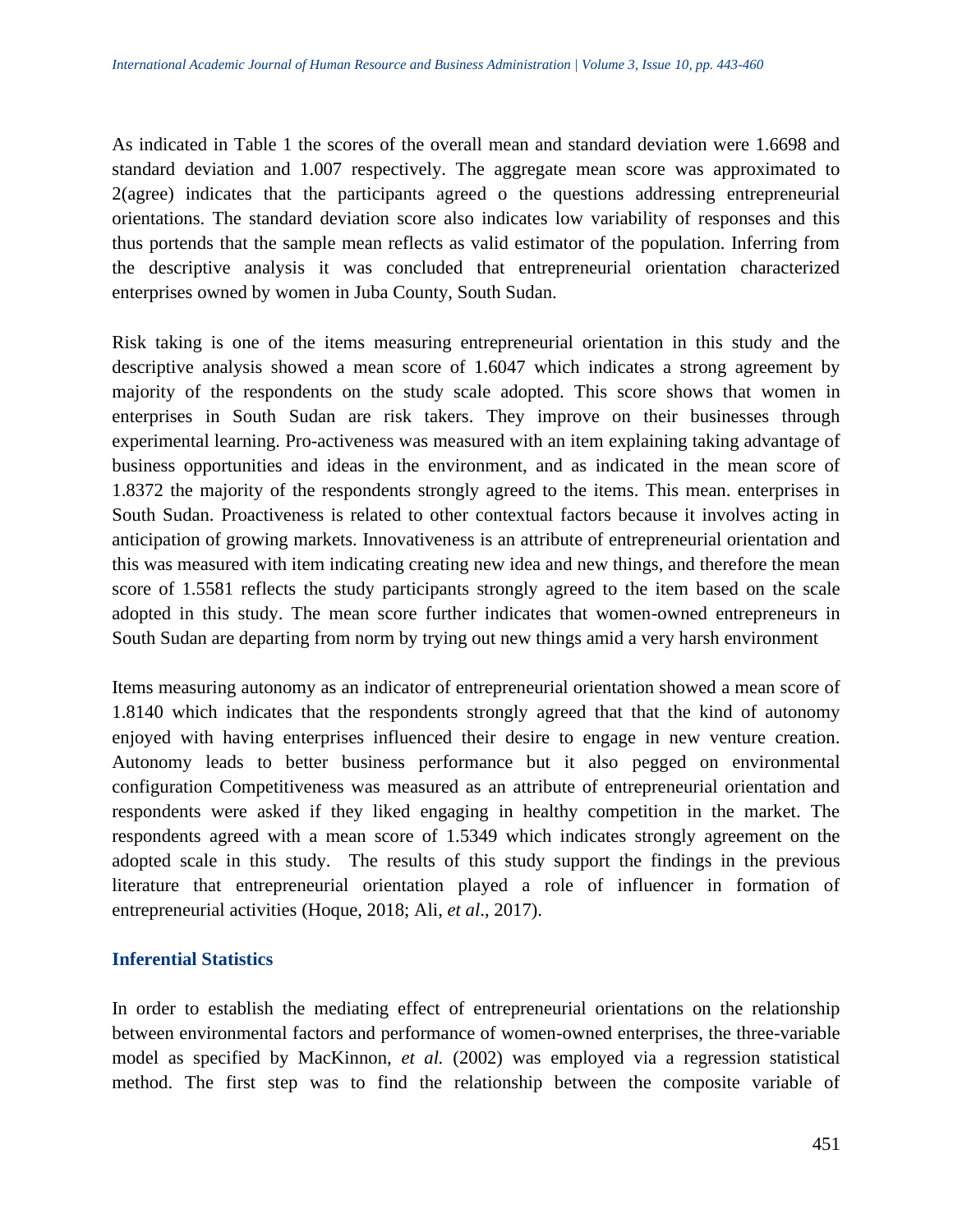environmental factors and performance of women-owned enterprises and the regression equation to establish this step is given as follows:

 $EP = B_0 + B_1EF + \varepsilon$ 

## **Table 2 Model Summary**

| Mode |         |          | Adjusted |                            |
|------|---------|----------|----------|----------------------------|
|      |         | R Square | R Square | Std. Error of the Estimate |
|      | .184(a) |          |          | 3.36997                    |

## **Source: Survey Data (2021)**

As shown in Tables 2,, and 3 respectively, the regression parameters indicate that there was a prediction of performance by the composite variable of environmental factors as the  $p = 0.049$  $(p< 0.05)$ . This regression results for the composite variable of environmental factors justify the results of the multiple regression for the test of direct hypothesised relationships. **Table 3 ANOVA**

|            | Sum<br>Οl<br>Squares | df | Mean Square | E     | Sig.    |
|------------|----------------------|----|-------------|-------|---------|
| Regression | 33.574               |    | 33.574      | 2.956 | .049(a) |
| Residual   | 953.961              | 84 | 1.357       |       |         |
| Total      | 987.535              | 85 |             |       |         |

As indicated in Table 3 the ANOVA table indicates a significant F-value ( $p<0.049$ ), and this therefore means that there is a fit between the regression model and the data collected. Based on the explanation provided by MacKinnon, et al. (2020), the condition satisfying the mediation effect was met.

#### **Table 4 Coefficients**

| Mode<br>Unstandardized<br>Coefficients |            |       | Standardized<br>Coefficients |              | Sig.  |      |
|----------------------------------------|------------|-------|------------------------------|--------------|-------|------|
|                                        |            | B     | Std. Error                   | <b>B</b> eta |       |      |
|                                        | (Constant) | 7.661 | .605                         |              | 4.772 | .000 |
|                                        | envfa      | .047  | 028                          | .184         | 719   | .049 |

## **Source: Survey Data (2021)**

The second step under the three-variable model was to establish whether the introduction of the mediating variable (entrepreneurial orientation) with the composite variable (environmental factors) will predict performance of women-owned enterprises. The regression model to address the second step is specified as follows:

 $EP = B_0 + B_2EF + B_3EO + \varepsilon$ 

#### **Table 5 Model Summary**

|       |         |          |                          | Std.     | Error | Οİ | the |
|-------|---------|----------|--------------------------|----------|-------|----|-----|
| Model | v       | R Square | <b>Adjusted R Square</b> | Estimate |       |    |     |
|       | .506(a) | .256     | .238                     | 2.97534  |       |    |     |

**Source: Survey Data (2021)**

As indicated in Tables 5 and 6, the regression parameters indicate that the model is significant with both the environmental factors and entrepreneurial orientation jointly explained 25.6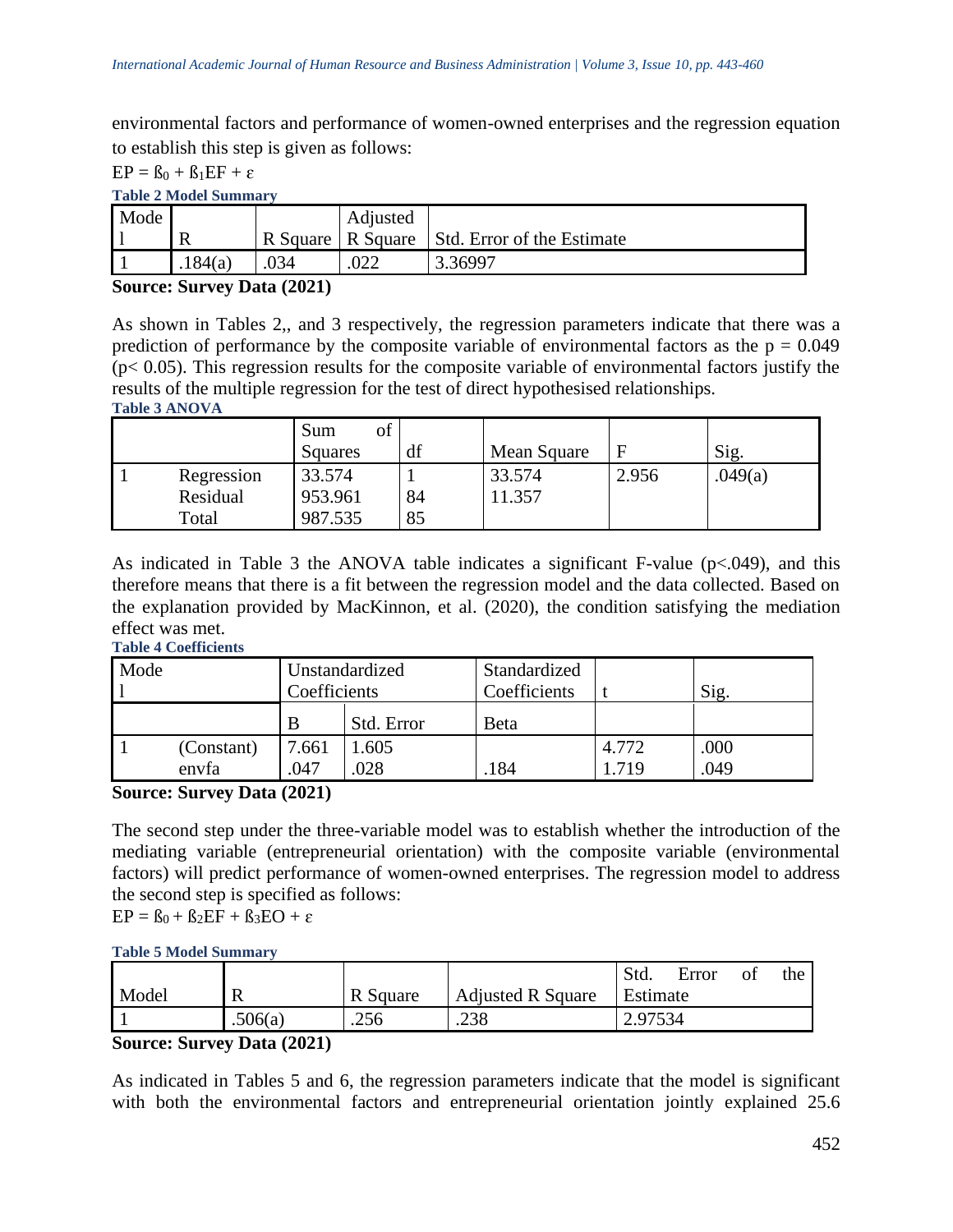percent variation in performance of women-owned enterprises. These results indicate that both environmental factors and entrepreneurial orientation jointly predicted performance of womenowned enterprises in Juba County, Kenya.

#### **Table 6 ANOVA**

|            | Sum     |    | Mean    |        |         |
|------------|---------|----|---------|--------|---------|
|            | Squares | df | Square  |        | Sig.    |
| Regression | 252.767 |    | 126.384 | 14.276 | .000(a) |
| Residual   | 734.767 | 83 | 8.853   |        |         |
| Total      | 987.535 | 85 |         |        |         |

As also indicated in Table 7, the regression results also indicate that entrepreneurial orientation was statistically significant with  $\beta = .504$ ,  $t = 4.976$ , and  $p = 0.000$ . This therefore means that entrepreneurial orientation as a mediating variable was statistically significant. However, the regression results also indicate that environmental factor is not statistically significant with ß  $=0.014$ , t = .560, and p = 0.557. This therefore means that entrepreneurial orientation had a significant effect on performance of women-owned enterprises in Juba County, South Sudan

#### **Table 7 Coefficients**

| Mode<br>Unstandardized<br>Coefficients |                                            |                       | Standardized<br>Coefficients |              | Sig.                   |                      |
|----------------------------------------|--------------------------------------------|-----------------------|------------------------------|--------------|------------------------|----------------------|
|                                        |                                            | B                     | Std. Error                   | Beta         |                        |                      |
|                                        | (Constant)<br>envfa<br>Ent.<br>Orientation | 5.338<br>.014<br>.504 | 1.492<br>.025<br>.101        | .055<br>.489 | 3.578<br>.560<br>4.976 | .001<br>.577<br>.000 |

#### **Source: Survey Data (2021)**

The third step to under the three-variable model for determining mediating effect is to regress the mediating variable (entrepreneurial orientation) on independent variable (environmental factors). The regression model to determine this step is specified as follows:

 $EO = B_0 + B_4 EF + \varepsilon$ 

**Table 8 Model Summary**

|       |         |        | Adjusted | Std.     | Error | Οİ | the |
|-------|---------|--------|----------|----------|-------|----|-----|
| Model | -18     | Square | Square   | Estimate |       |    |     |
|       | .265(a) | .070   | .059     | 3.20429  |       |    |     |

## **Source: Survey Data (2021)**

As also indicated in Table 8, the condition satisfying mediation effect, as specified by MacKinnon, et al. (2002) was met as evidence showed that significant linkage between environmental factors and entrepreneurial orientation was found. The results showed that a relationship existed between entrepreneurial orientation and environmental factors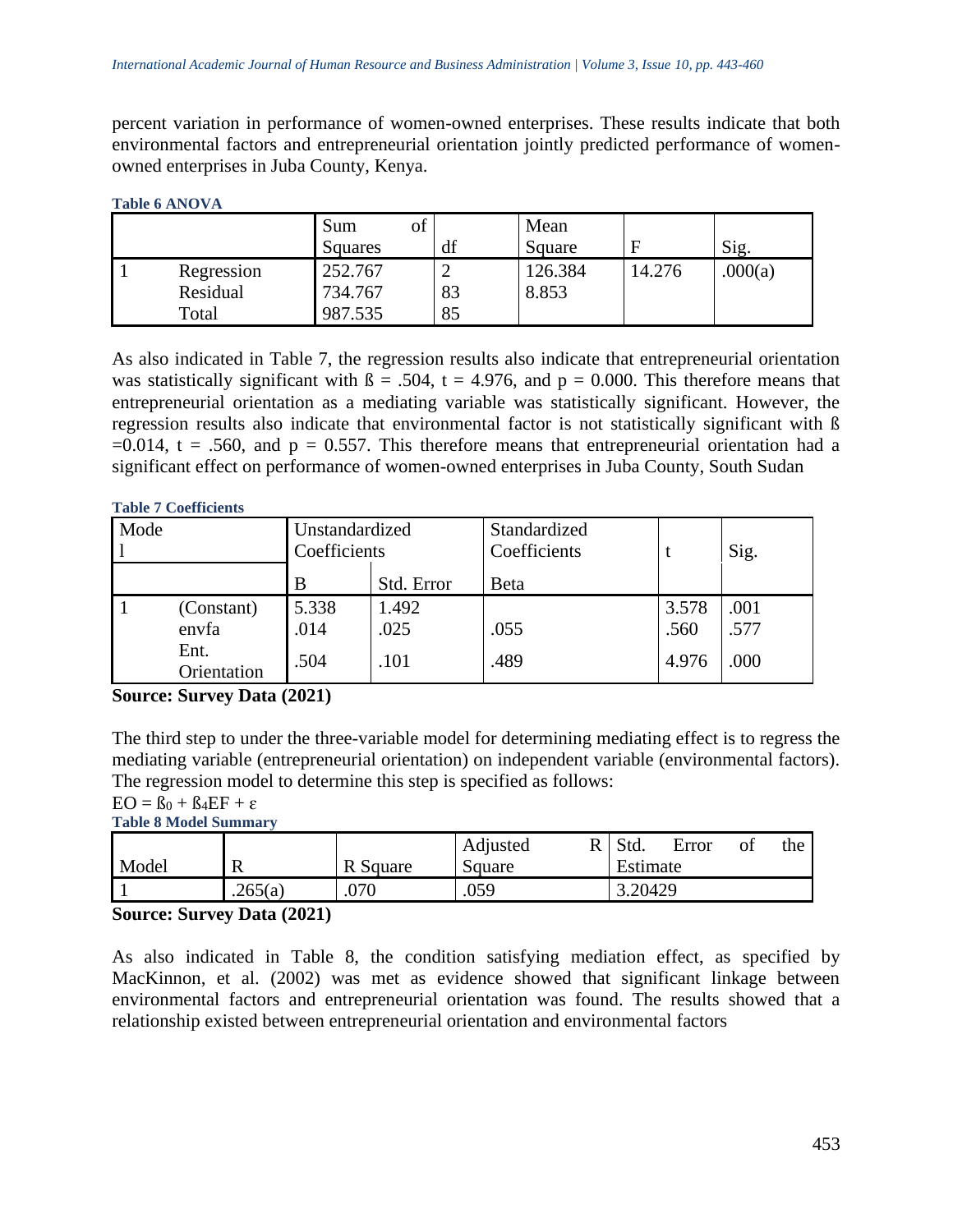|            | Sum of Squares | df | Mean Square |       | Sig.    |
|------------|----------------|----|-------------|-------|---------|
| Regression | 65.066         |    | 65.066      | 6.337 | .014(a) |
| Residual   | 862.469        | 84 | 10.267      |       |         |
| Total      | 927.535        | 85 |             |       |         |

#### **Table 9 ANOVA**

**Source: Survey Data (2021)**

As thus shown in Tables 8 and 9, the regression parameters ( $\mathbb{R}^2 = .070$ , F-value = 6.137, & p = 0.014) indicate that environmental factors significantly predicted entrepreneurial orientation.

| Mode |            | Unstandardized<br>Coefficients |            | Standardized<br>Coefficients |       | Sig. |
|------|------------|--------------------------------|------------|------------------------------|-------|------|
|      |            | B                              | Std. Error | <b>Beta</b>                  |       |      |
|      | (Constant) | 4.606                          | .526       |                              | 3.018 | .003 |
|      | envfa      | .066                           | 026        | 265                          | 2.517 | .014 |

**Source: Survey Data (2021)**

As also presented in Table 10 the test of hypothesis of significant effect of environmental factors on entrepreneurial orientation was statistically significant. Therefore, the result means that given one increase in environmental factor, there is 0.66 unit increase in entrepreneurial orientations.

Having established the conditions justifying the three-variable step for determining mediation effect, the decision criteria set by MacKinnon, *et al*. (2002) were followed to ascertain the magnitude of the mediating effect in the explanation of the relationship between the independent and dependent constructs of this study. As presented in Table 7, the condition for declaring full mediation effect holds that if the coefficient of the mediating variable when it was introduced to the model is significant alongside with the insignificant coefficient of the independent variable, then a full mediation exists. Therefore, drawing from the analysis of mediating effect in this study, the condition of full mediation is met as the coefficient of mediating variableentrepreneurial orientation was statistically significant and the coefficient of the independent variable-environmental factor was insignificant ( $\beta_3 = .504$ ,  $p = 0.000$ ,  $\beta_2 = 0.014$ ,  $p = 0.577$ ). It can be concluded that entrepreneurial orientation mediated the relationship between environmental factors and performance of women-owned enterprises in Juba County, South Sudan. The results of the mediating effect of entrepreneurial orientation on the relationship between environmental factor and performance related outcomes is in variance with previous that found evidence of insignificant effect (Anggadwita,*et al.* 2017). In addition, the results of this study also corroborated previous studies that registered a linkage between entrepreneurial orientations and performance related outcomes (Mamun & Fazal, 2018; Mwaura, *et al*., 2015).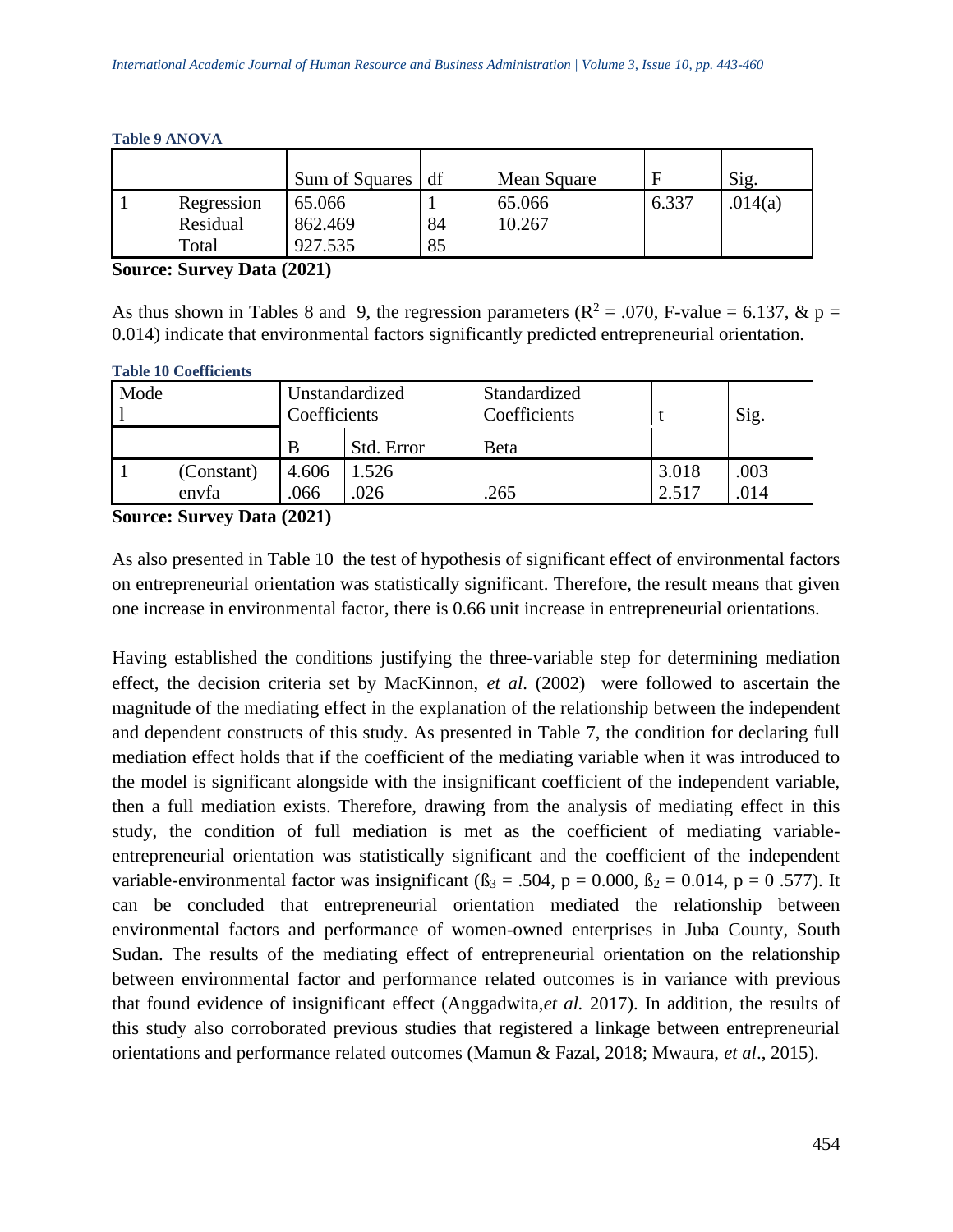#### **Conclusion**

The conclusion arrived in this study is that the attributes of entrepreneurs (entrepreneurial orientations) remain the major determinants of performance of women entrepreneurs in Juba County, South Sudan. In general, it is concluded that entrepreneurial orientation serves as antecedent of performance of entrepreneurial activities and as well as outcome of environmental forces in Juba County, South Sudan. It can also be concluded that Entrepreneurial orientation is a relevant and unique tool for analysing firm performance. This is because Entrepreneurial orientation works hand in hand with other factors to create value in a firm.

#### **Recommendations**

Drawing from the findings of this study, there is a need for the Government of South Sudan to initiate and implement policies that address the main economy so as to boost economic sector in the country. That the Government of South Sudan should identify and implement 'upstream' factors that influence the development of Entrepreneurial orientation among entrepreneurs. Policies relating to the larger contextual environment such as tax systems, accessibility to finance, provision of infrastructure, and interests rate need to be fair and just as these will really enhance entrepreneurial activities leading to the betterment of the economy in terms of improved GDP, poverty reduction, and employment opportunities. The government of South Sudan needs to make friendly economic policies that will create a virile environment promoting entrepreneurial activities.

#### **REFERENCES**

- Adeoye, M. O. (2013). The Impact of Business Environment on Entrepreneurship Performance in Nigeria.*Computing, Information System, Development Informatics & Allied Research, 4*(4), 59-64
- Adeoye, A. O., &Elegunde, A. F. (2012). Impacts of external business environment on organisational performance in the food and beverage industry in Nigeria. *British Journal of Arts and Social Sciences*, *6*(2), 194-201.
- Adom, K., Asare-Yeboa, I. T., Quaye, D. M., &Ampomah, A. O. (2018). A critical assessment of work and family life of female entrepreneurs in Sub-Saharan Africa. *Journal of Small Business and Enterprise Development*.
- Akehurst, G., Simarro, E., & Mas‐Tur, A. (2012). Women entrepreneurship in small service firms: Motivations, barriers and performance. *The Service Industries Journal*, *32*(15), 2489-2505.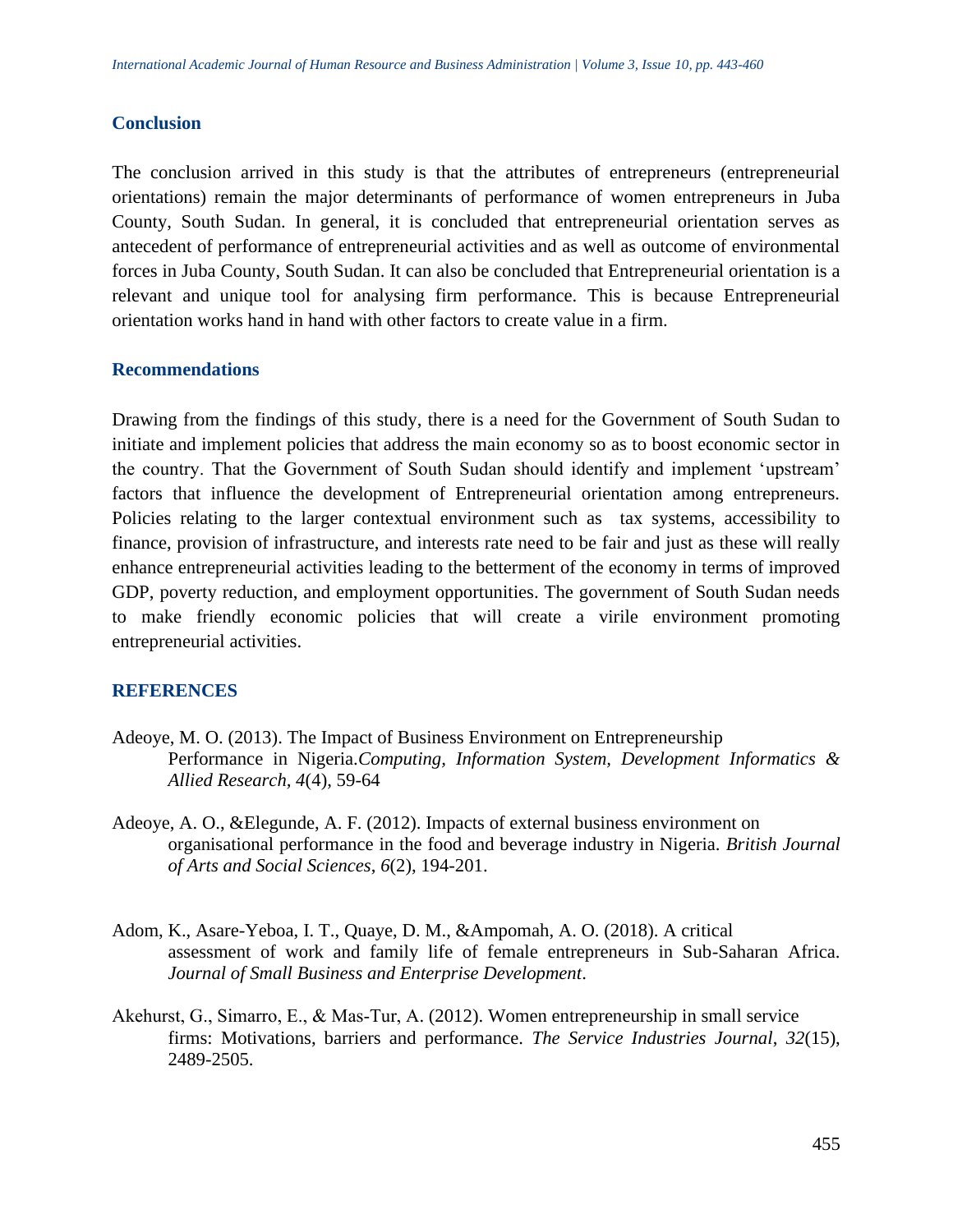- Akhter, R., &Sumi, F. R. (2014). Socio-cultural factors influencing entrepreneurial activities: A study on Bangladesh.*IOSR Journal of Business and Management*, *16*(9), 1-10.
- Ali, G. A., Abdullah, H. H., &Gorondutse, A. H. (2017). The effect of entrepreneurial orientation, market orientation, total quality management and organizational culture on the SMEs performance: A theoretical framework. *Journal of Business and Retail Management Research (JBRMR)*, *12*(1), 26-40.
- Bhardwaj, B. R. (2014). Impact of education and training on performance of women entrepreneurs. *Journal of Entrepreneurship in Emerging Economies*.
- Brown, D. (2014). Skills Development Training Among Women Hospitality Industry Entrepreneurs in South Sudan.*JWEE*, (1-2), 173-187
- Bowra, Z. A., Sharif, B., Saeed, A., &Niazi, M. K. (2012). Impact of human resource practices on employee perceived performance in banking sector of Pakistan. *African Journal of Business Management*, *6*(1), 323-332.
- Chowdhury, S., 2011. The moderating effects of customer driven com-plexity on the structure and growth relationship in young firms. J. Bus. Ventur. 26, 306–320. doi: 10.1016/j.jbusvent.2009.10.001
- Covin, J.G., Slevin, D.P., 1989. Strategic management of small firms in hostile and benign environments. Strateg.Manag. J. 10, 75–87
- Devi, S., &Kamyabi, Y. (2012). The impact of advisory services on Iranian SME performance: An empirical investigation of the role of professional accountants. *South African Journal of Business Management*, *43*(2), 61-72.
- Farsi, J. Y., Rezazadeh, A., &Najmabadi, A. D. (2013). Social Capital and Organizational Innovation: The Mediating Effect of Entrepreneurial Orientation. *Journal of Community Positive Practices*, *13*(2).
- Field, A. (2013). *Discovering statistics using IBM SPSS statistics*.sage.
- Gomezelj, D. O., &Kušce, I. (2013). The influence of personal and environmental factors on entrepreneurs' performance. *Kybernetes*.

Gudmundsson, S. V., & Lechner, C. (2013). Cognitive biases, organization, and entrepreneurial firm survival. *European Management Journal*, *31*(3), 278-294.

Hasan, F. S., Almubarak, M. M. S., & Ahmed, A. (2016). Factors influencing women entrepreneurs' performance in SMEs. *World Journal of Entrepreneurship, Management and Sustainable Development*.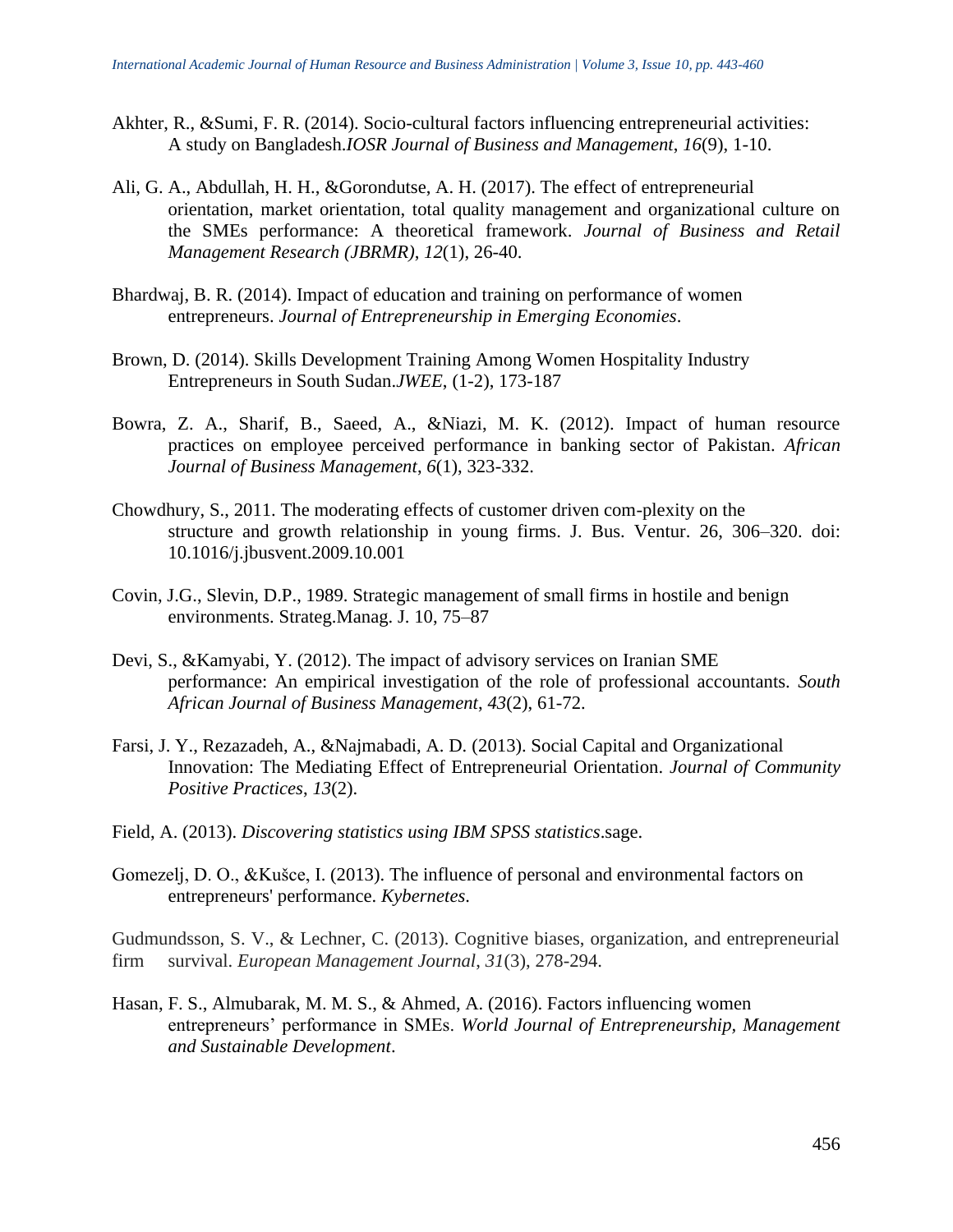- Hoque, A. S. M. M. (2018). The effect of entrepreneurial orientation on Bangladeshi SME performance: Role of organizational culture. *International Journal of Data and Network Science*, *2*(1), 1-14.
- Igwe, P., Onjewu, A. E., &Nwibo, S. U. (2018). Entrepreneurship and SMEs' Productivity Challenges in the Sub-Saharan Africa.Chapter 8. African Entrepreneurship-Challenges and Opportunities for Doing Business. Editors: Leo-Paul Dana, Vanessa Ratten and Ben Honyenuga. *African Entrepreneurship-Challenges and Opportunities for Doing Business*, 978-3319736990.
- Jankowicz, A. D. (2006). *Business Research Projects* (4<sup>th</sup> Ed.). London. Thomas Learning.
- Jayeola, O., Sidek, S., Owoeye, I., &Kazeem, Y. K. Gender and the Performance of Informal Sector Enterprises.
- Kareem, A. O., Jiboye, T. F., Adejumo, O. O., &Akinyosoye, M. O. (2020). Socio-cultural factors and performance of small-scale enterprise in agro-allied manufacturing firms in Nigeria. In *The Palgrave Handbook of Agricultural and Rural Development in Africa* (pp. 495-512). Palgrave Macmillan, Cham.
- Khattab, I., Ahmed, S. S., & Ahmed, A. M. (2017). Determinants of Business Entrepreneurship Success in Sudan.*JEntreprenOrganizManag*, *6*(218), 2.
- Kiiru, D. M. (2015). Strategic human resource management practices and performance of parastatals in Kenya.*Unpublished doctoral thesis.Kenyatta University*.
- Kilika, J. M. (2012). Institutional context, collaboration, human resource development infrastructure and performance of Universities in Kenya.*Unpublished Ph. D Thesis. School of Business, University of Nairobi*.
- Kircher, I. (2013). *Challenges to security, livelihoods, and gender justice in South Sudan: The situation of Dinka agro-pastoralist communities in Lakes and Warrap States*.
- Lawal, F., Adegbuyi, O., Iyiola, O., Adegbuyi, A., &Onakoya, O. (2018). Influence of structural support system and government incentives on the performance of entrepreneurial ventures: A study of selected small and medium enterprises ownermanagers in Nigeria. *Proceedings of INTED Conference3740–3746*.Oxfam.
- Legas, H. (2015). Challenges to entrepreneurial success in sub-Saharan Africa: A comparative perspective. *European Journal of Business and Management*, *7*(11), 23-35.
- Linton, G. (2014). Contingency theory in entrepreneurship research.

Lopidia, R. M., & Hall, L. (2020). South Sudanese Women on the Move: An Account of the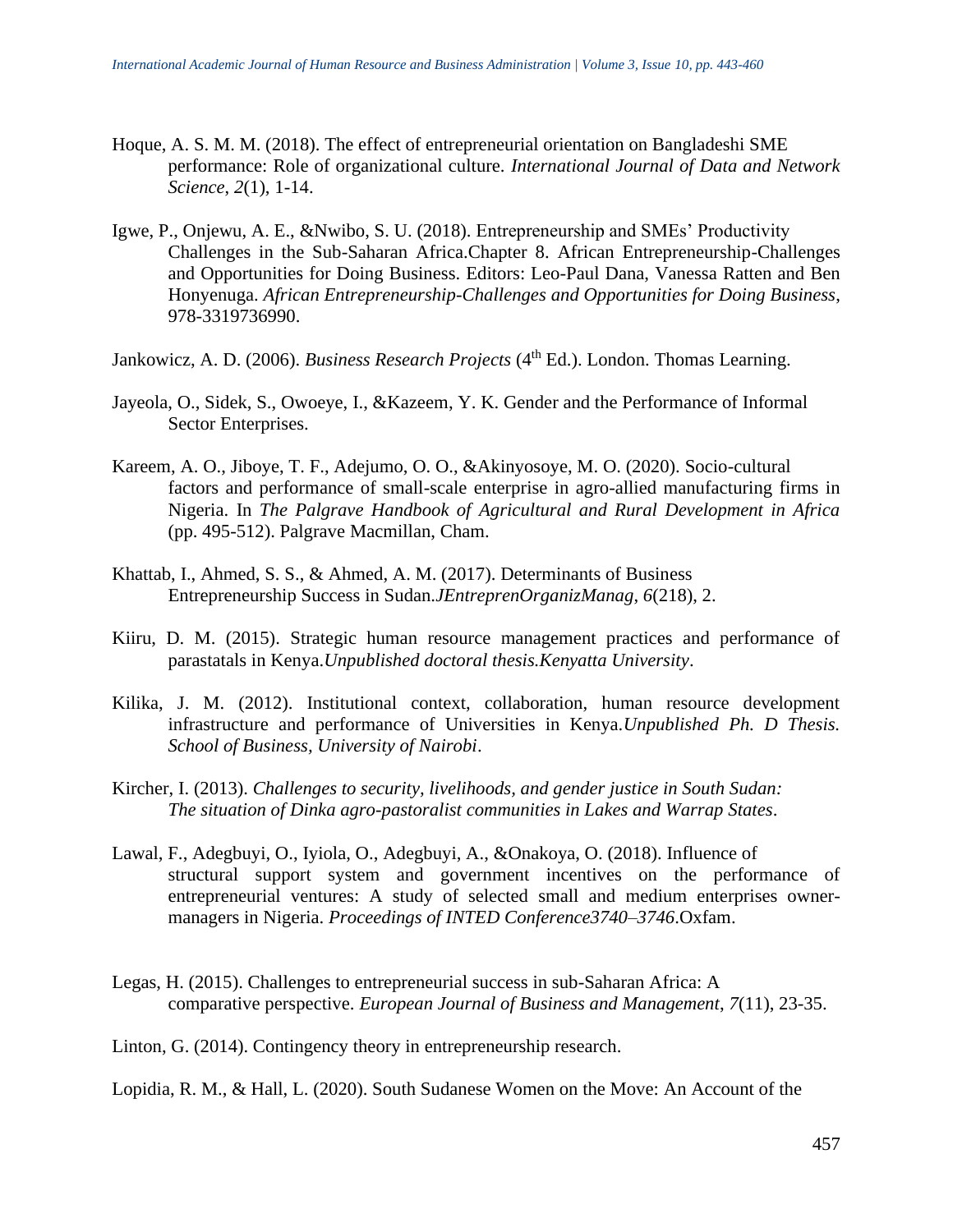Women, Peace and Security Agenda.*New Directions in Women, Peace, and Security*, 29.

- Lugga, J. L. J. S., &Zewotir, T. (2012). *Analysis of a Binary Response: An Application to Entrepreneurship Success in South Sudan* (Doctoral dissertation, University of KwaZulu-Natal, Pietermaritzburg).
- Machuki, V. N., &Aosa, E. (2011). The influence of the external environment on the performance of publicly quoted companies in Kenya.
- MacKinnon, D. P., Lockwood, C. M., Hoffman, J. M., West, S. G., & Sheets, V. (2002). A comparison of methods to test mediation and other intervening variable effects. *Psychological methods*, *7*(1), 83.
- Marques, C. S., Ferreira, J. J., Ferreira, F. A., &Lages, M. F. (2013). Entrepreneurial orientation and motivation to start up a business: evidence from the health service industry. *International Entrepreneurship and Management Journal*, *9*(1), 77-94.
- Maziku, P., Majenga, A., &Mashenene, G. R. (2014). The effects of socio-cultural factors on the performance of women small and medium enterprises in Tanzania.
- Mahmood, R., &Hanafi, N. (2013). Entrepreneurial orientation and business performance of women-owned small and medium enterprises in Malaysia: Competitive advantage as a mediator. *International Journal of Business and Social Science (IJBSS)*, *4*(1), 82-90.
- Mitchelmore, S., & Rowley, J. (2013). Entrepreneurial competencies of women entrepreneurs pursuing business growth. *Journal of small business and enterprise development*.
- Mordi, C., Simpson, R., Singh, S., &Okafor, C. (2010). The role of cultural values in understanding the challenges faced by female entrepreneurs in Nigeria. *Gender in Management: An International Journal*.
- Munive, J. (2014). Invisible labour: The political economy of reintegration in South Sudan. *Journal of Intervention and Statebuilding*, *8*(4), 334-356.
- Munyanyi, W., Chiromba, C., Diza, M., Magweva, R., &Muzvidziwa, D. (2018). Cultural dimensions and entrepreneurial performance interaction in small and medium enterprises in Zimbabwe. *AD-minister*, (33), 65-84.
- Mwaura, A. T. W., Gathenya, J. W. D., &Kihoro, J. (2015). Dynamics of entrepreneurial orientation on the performance of women owned enterprises in Kenya.
- Owoeye, I. (2020). Human Resource Management Interventions and Performance of Police Force in Ondo State, Nigeria (*D86F/CTY/32343/2015*, Doctoral Dissertation, Kenyatta University).
- Panda, S. (2018). Constraints faced by women entrepreneurs in developing countries: Review and ranking. *Gender in Management: An International Journal*.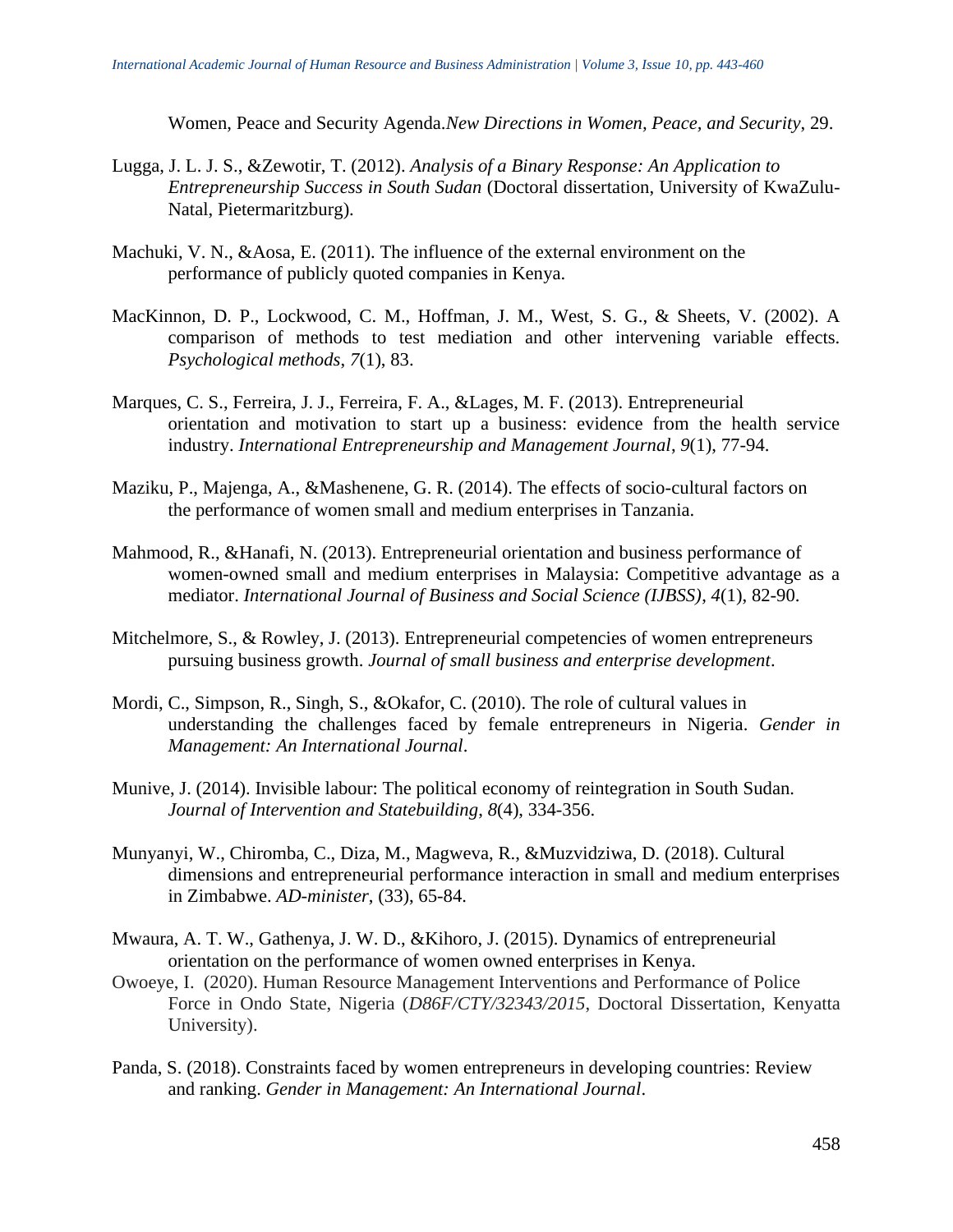- Poni, N. (2017). *The Role of Women in Post Conflict Peace Building in the Republic of South Sudan: a Case of Jubek State* (Doctoral dissertation, University of Nairobi).
- Price, D., Stoica, M., &Weaven, S. (2013). A resource-based view of entrepreneurial orientation: Its impact on SME performance. In *Allied Academies International Conference.Academy of Entrepreneurship.Proceedings* (Vol. 19, No. 1, p. 37). Jordan Whitney Enterprises, Inc.
- Raheem, F. (2013). Factors Affecting Women Entrepreneurs Business Performance in Pakistan. *Journal of Managerial Sciences, XI*, *4*.
- Santarelli, E., & Tran, H. T. (2013). The interplay of human and social capital in shaping entrepreneurial performance: the case of Vietnam. *Small Business Economics*, *40*(2), 435-458.
- Smith–Hunter, A. E., & Boyd, R. L. (2004). Applying theories of entrepreneurship to a comparative analysis of white and minority women business owners. *Women in Management Review*.
- Stanslaus, V., Shayo, F., Kapaya, S. M., &Jaensson, J. E. (2017). Assessment of the Effects of Moderating Factors of Entrepreneurial Orientation on the Performance of SMEs in Tanzania. *Huria: Journal of the Open University of Tanzania*, *24*(1), 107-122.
- Taylor, A., & Taylor, M. (2014). Factors influencing effective implementation of performance measurement systems in small and medium-sized enterprises and large firms: a perspective from Contingency Theory. *International Journal of Production Research*, *52*(3), 847-866.
- Tlaiss, H. A. (2014). Women's entrepreneurship, barriers and culture: Insights from the United Arab Emirates. *The Journal of Entrepreneurship*, *23*(2), 289-320.
- Tundui, C., &Tundui, H. (2014). Survival, growth strategies and performance of women owned micro and small businesses in Tanzania.
- Twijnstra, R., &Hilhorst, D. (2017). Blind spots: Domestic entrepreneurship and privatesector development in South Sudan. In *People, Aid and Institutions in Socio-economic Recovery* (pp. 119-137). Routledge.
- Tønnessen, L. (2019). Women at work in Sudan: Marital privilege or constitutional right? *Social Politics: International Studies in Gender, State & Society*, *26*(2), 223-244.
- Volery, T. (2007). Ethnic entrepreneurship: a theoretical framework. *Handbook of research on ethnic minority entrepreneurship*, *1*, 30-41.